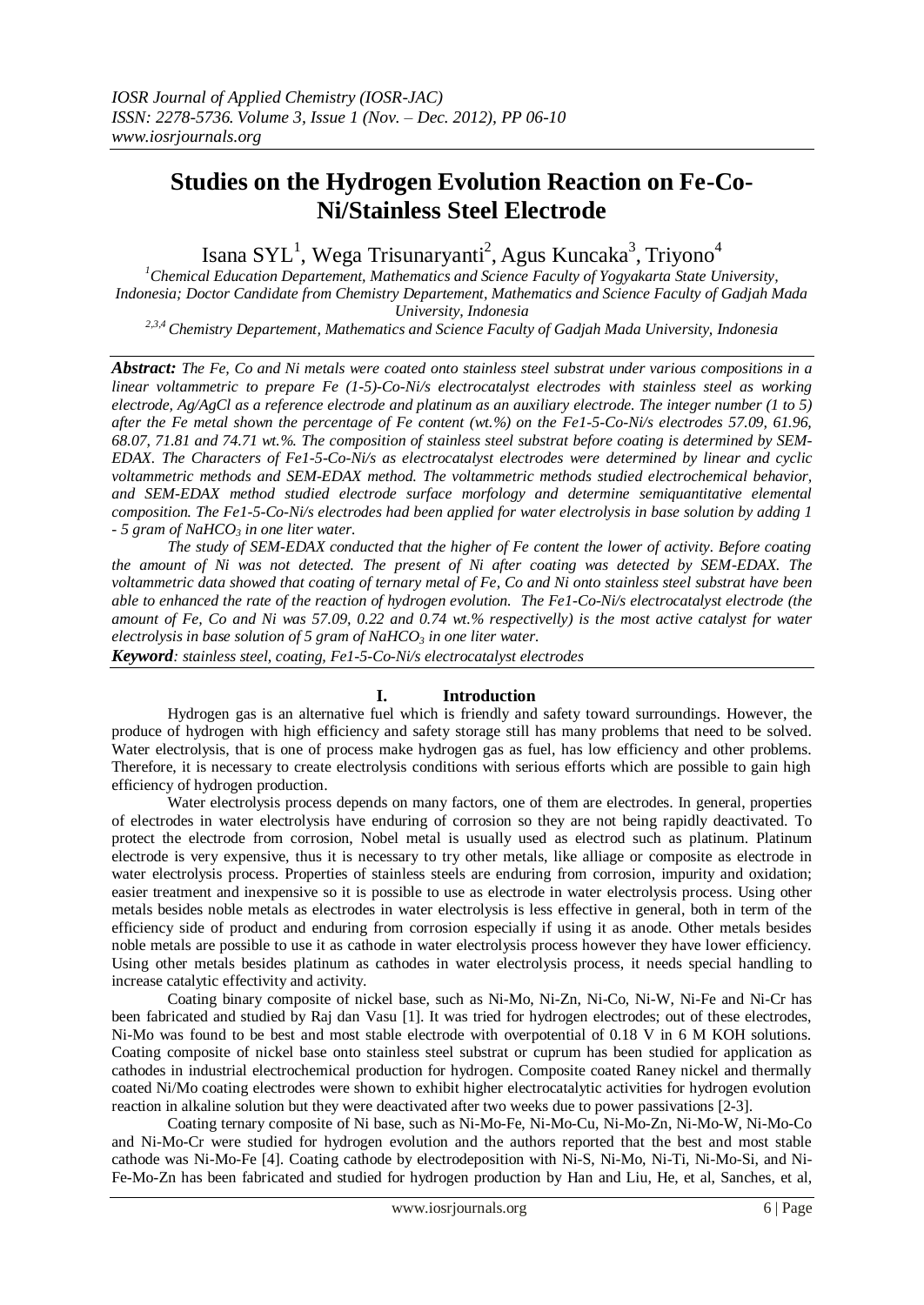Panek, et al, Kubisztal and Budniok, Kubisztal, et al, Crnkovic, et al [5-11]. Coating composite film of Ni-Mo-Fe onto stainless steel substrat has been fabricated and studied by Jayalakshmi, et al [12]. Ternary Ni-Mo-Fe film coated on stainless steel substrate was found to be catalytic to hydrogen evolution in dilute alkali solutions. The overpotentials for both hydrogen and oxygen evolutions were minimum in 0.1 M NaOH solution. The potential window between the oxygen and hydrogen evolutions was the lowest in 0.1 M NaOH solution which is highly desired for water electrolysis. Coating nickel alliage with the left transition metals (W, Mo, and Fe) has been fabricated and studied by Navarro-Flores, et al [13]. It had shown to increase the intrinsic electrocatalytic activity in the hydrogen evolution reaction compared to pure nickel. Coating composite film of Ni, Mo, Fe, Co and S onto nickel, graphite, stainless steel, steel and Pt/Si substrats has been fabricated and studied the effect of substrates on the electrochemical behavior of Ni-Mo-Fe-Co-S composite film in alkali solutions [14]. Ni-Mo-Fe-Co-S composite film coated on graphite, stainless steel, steel and nickel were catalytic to hydrogen evolution in alkali solution but on Pt/Si were not.

Research of Fe-Co-Ni/s electrocatalyst electrodes is a new research because others had not been doing it. The research will be applied to produce Hydrogen gas from water electrolysis in base solution. Fe, Co and Ni metals are transition metals with incomplete d orbital, so it is possible having catalytic property. Fe, Co and Ni metals, which have atomic number 26, 27, and 28, are classified as the  $8<sup>th</sup>$  (VIIIB) group on periodic table. The similarity of atomic size and potential electrodes,  $-0.41$  V (Fe<sup>2+</sup>/Fe),  $-0.28$  V (Co<sup>2+</sup>/Co), and  $-0.23$  V (Ni<sup>2+</sup>/Ni), make it possible to patch onto stainless steel substrat equally. Thus the three metals electrodeposition on are stainless steel substrates expected to succeed simultaneously with a favorable position and could be applied as an electrocatalyst electrode in hydrogen evolution. Moreover, Fe, Co and Ni metals are very abundant in nature so easily obtained and have low prices. Thus the Fe-Co-Ni/s could be used as an electrocatalyst electrode because it is safer and cheaper, and has a relatively high efficiency.

Based on consideration above, in this research, I tried to using stainless steel substrat which is coated of Fe-Co-Ni metals with linear voltammetric methods, afterwards would be used as electrocatalyst electrodes (Fe-Co-Ni/s) to produce hydrogen gas from water electrolysis in base solution.

# **II. Experimental**

#### **2.1. Chemicals**

Stainless steel ferritic grades S-430 type, thickness = 1.2 mm, width = 3 mm and length = 110 mm, nitric acid, acetone, NaHCO<sub>3</sub> p.a, FeSO<sub>4</sub>.7H<sub>2</sub>O p.a, Co(NO<sub>3</sub>)<sub>2</sub>.6H<sub>2</sub>O p.a, NiSO<sub>4</sub>.6H<sub>2</sub>O p.a, H<sub>3</sub>BO<sub>3</sub>, saccharin, NaCl, NH<sub>4</sub>Cl and aquadest.

## **2.2. Equipments**

Glassware for preparation and activity test, electrolysis tube, eDAQ EChem for voltammetric analysis, SEM-EDAX (scanning electron microscopy-energy dispersive X-ray) for studying morfology of electrode surfaces and determining composition of semiquantitative elemental, and GSA (gas sorption analysis) for determining specific surface area , total pore volume and pore radius by BJH (Barrett, Joyner & Halenda) method.

## **2.3. Electrodeposition of Fe1-5-Co-Ni**

#### *onto stainless steel*

Fe1-5-Co-Ni/s electrocatalyst electrodes had fabricated by linear voltammetric with stainless steel as working electrode, platinum as auxiliary electrode and Ag/AgCl as reference electrode. Application of Fe1-5- Co-Ni/s electrocatalyst electrodes had been used to produce hydrogen gas pass through water electrolysis in base solutions (adding  $1 - 5$  g NaHCO<sub>3</sub> in one liter water), with three electrodes, those are Fe1-5-Co-Ni/s as working electrodes, platinum as auxiliary electrode and Ag/AgCl as reference electrode.

## **III. Result And Discussion**

# **3.1. Characterisation of Fe1-5-Co- Ni/s Electrocatalyst Electrodes**

Based on linear voltammetric, electrodeposition potential of Fe1-5-Co-Ni/s electrodes was – 0.858 V, – 0.788 V, – 0.844 V, – 0.874 V, and 0.284 V respectively against Ag/AgCl. Electrodeposition potential of Fe1-4- Co-Ni/s electrodes did not show significant difference, approximately – 0.8 V (negative value) but for Fe5-Co-Ni/s electrode shown significant difference, approximately 0.3 V (positive value). This indicated that electrodeposition of Fe5-Co-Ni/s was more spontaneously than Fe1-4-Co-Ni/s.

Based on cyclic voltamogram of Fe1-5-Co-Ni/s electrodes, current density of Fe3-Co-Ni/s electrode was the widest. Voltammograms of a sample has specific peculiarities that can distinguish qualitatively and quantitatively. Based on linear and cyclic voltammetric data, it had shown that Fe1-5-Co-Ni/s electrodes had specific curves and SEM images, so they can be distinguished form the stainless steel. These conditions indicated that electrodeposition process of the ternary metal on the stainless steel substrat occured. The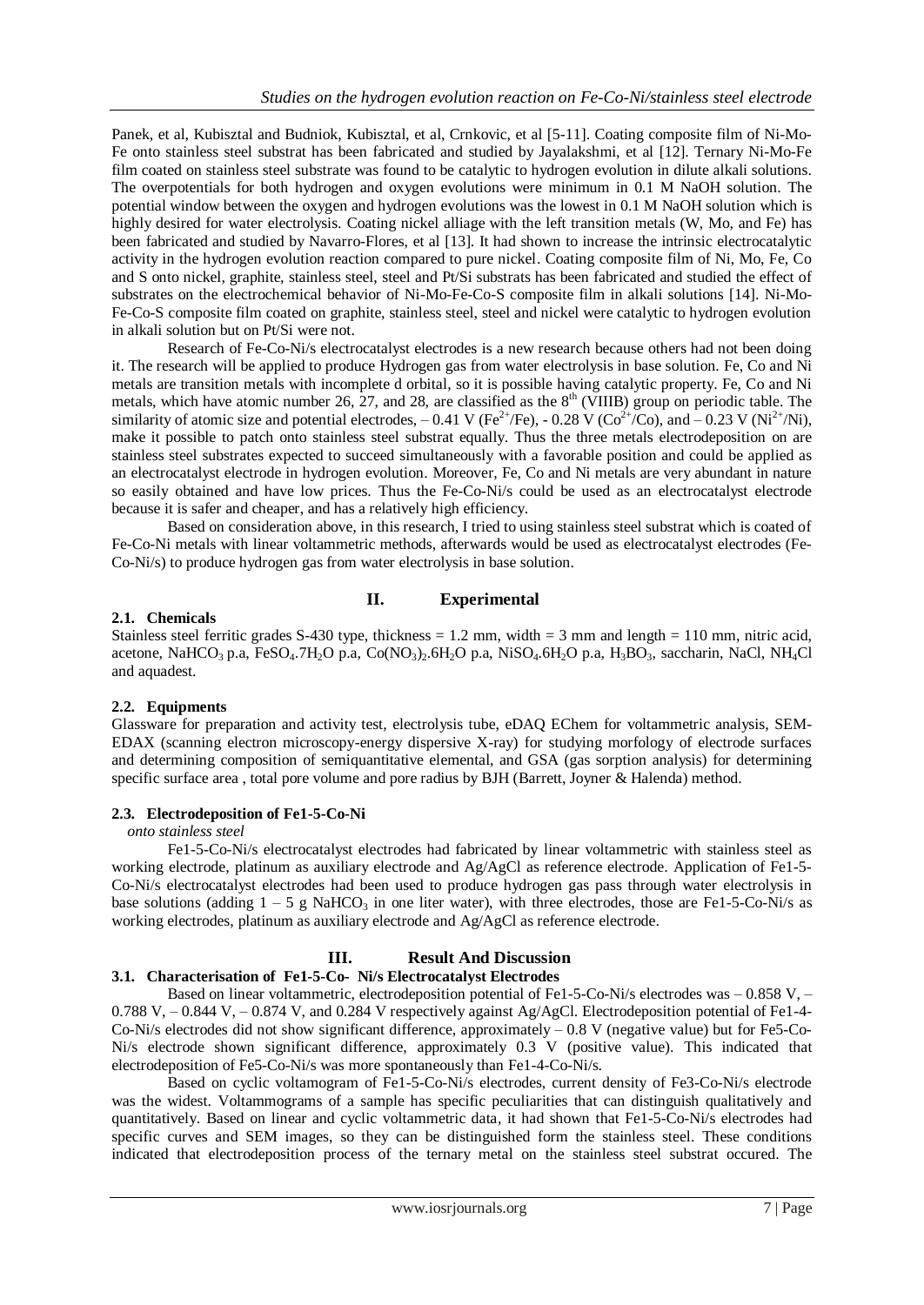phenomenon was also supported by cyclic voltammogram of Fe1-5-Co-Ni/s electrodes on water electrolysis that increased its cathodic and anodic current peaks.

SEM-EDAX image of Fe1-5-Co-Ni/s electrodes had shown in Fig. 1. The amount of Fe, Co and Ni in stainless steel substrat before coating was 80.11 wt. % (Fe) and 0.05 wt. % (Co), and undetected Ni. Electrodeposition of Fe1-5-Co-Ni on stainless steel substrat shown that the amount of Fe was increased, that was appropriate with composition of solutions, but the amount of Co and Ni was deposited variously. The amount of Fe in stainless steel substrat was detected more than electrodeposition product. It shown that electrodeposition not only Fe patch on substrat but also Co and Ni patch. Various amounts of Co and Ni shown that activities of Co dan Ni were different, despite of the compositions of Co and Ni in solutions was equal. Ni precipitates easier than Co. It is appropriate with standard potential electrode of Ni which is more than Co.



**Fig. 1 SEM-EDAX image of (a) stainless steel substrat and (b-f) Fe1-5-Co- Ni/s Electrodes**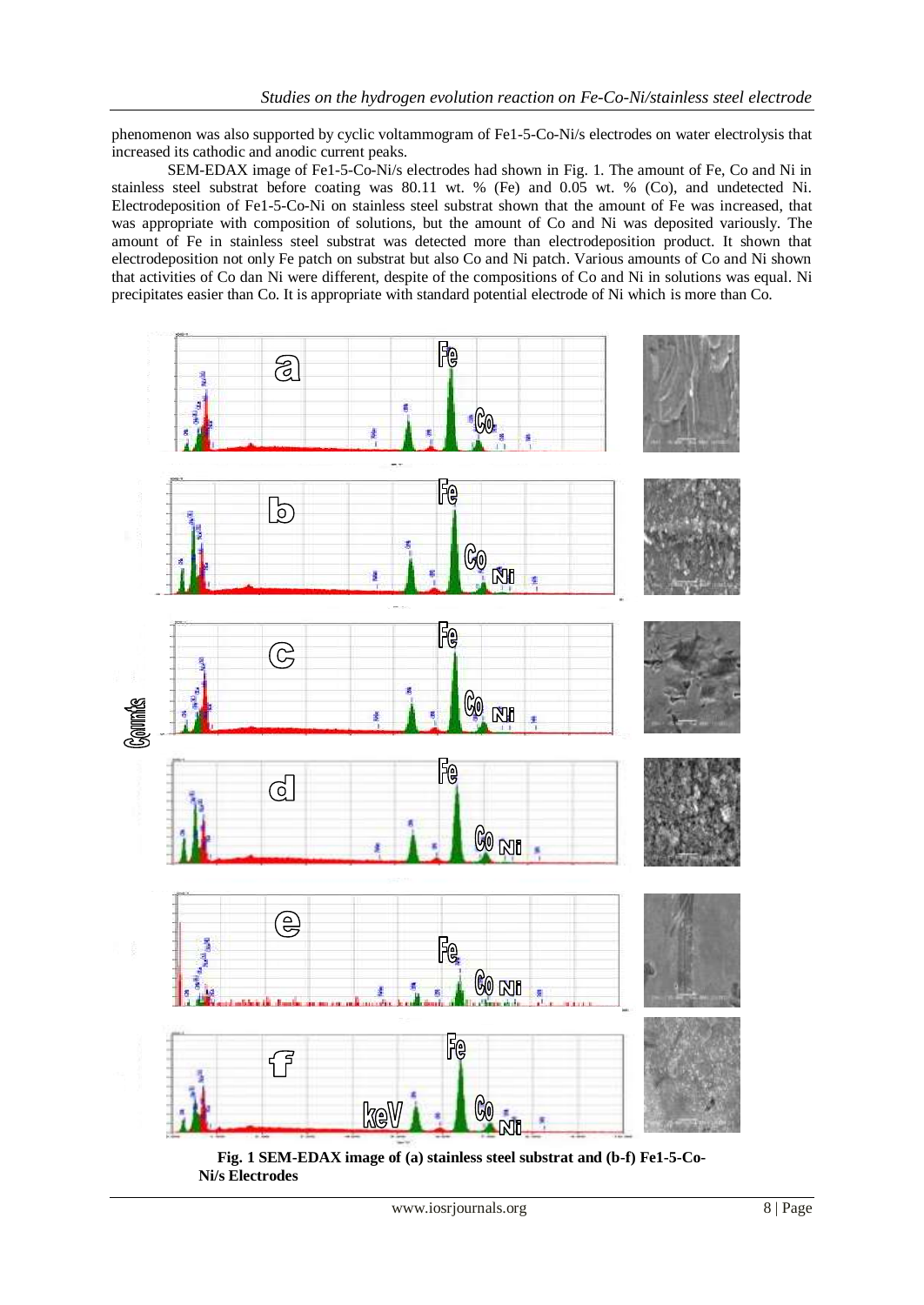Based on GSA data can be determined of specific surface area, total pore volume and pore radius of stainless steel and Fe1-5-Co-Ni/s electrodes by BJH method, as shown in Table 1. The surface area, and cathodic and anodic current peaks of Fe1-5-Co-Ni/s are higher than stainless steel, in general. This result conduct the assumption that the hydrogen evolution process more favorable when the coated stainless steel used, shown in Table 2.

|                  | Specific surface area | <b>Total pore volume</b> | Pore radius |
|------------------|-----------------------|--------------------------|-------------|
| <b>Electrode</b> | $(m^2/g)$             | (cc/g)                   | (A)         |
| Stainless steel  | 6,628                 | 0,0106                   | 15,318      |
| Fe1-Co-Ni/s      | 6.970                 | 0.0112                   | 35.1935     |
| $Fe2-Co-Ni/s$    | 6.703                 | 0.0117                   | 39.7427     |
| $Fe3-Co-Ni/s$    | 10.759                | 0.017                    | 31.2414     |
| $Fe4-Co-Ni/s$    | 6.691                 | 0.0108                   | 34.3068     |
| $Fe5-Co-Ni/s$    | 9.150                 | 0.0145                   | 30.6516     |

Table 1. Data of specific surface area, total pore volume and pore radius of Fe1-5-Co-Ni/selectrodes

| N <sub>0</sub> | Electrode       | $\mathbf{i}_e$<br>(mA) | $i_a$<br>(mA) | Ratio of cathodic peak<br>electrodes to stainless steel<br>electrode | Ratio of anodic peak<br>electrodes to stainless<br>steel electrode |
|----------------|-----------------|------------------------|---------------|----------------------------------------------------------------------|--------------------------------------------------------------------|
|                | Stainless steel | 0.052                  | 0.414         |                                                                      |                                                                    |
| $\overline{2}$ | Fe1-Co-Ni/s     | 1.684                  | 4.548         | 32.20                                                                | 10.99                                                              |
| 3              | $Fe2-Co-Ni/s$   | 1.026                  | 3.250         | 19.62                                                                | 7.85                                                               |
| 4              | $Fe3-Co-Ni/s$   | 0.727                  | 2.919         | 13.90                                                                | 7.05                                                               |
| 5              | $Fe4-Co-Ni/s$   | 1.103                  | 2.169         | 21.09                                                                | 5.24                                                               |
| 6              | Fe5-Co-Ni/s     | 1.099                  | 2.794         | 21.01                                                                | 6.75                                                               |

Table 2. Cathodic and anodic peak of Fe1-5-Co-Ni/s electrodes of water electrolysis by adding 5 gram of  $NaHCO<sub>3</sub>$  in one liter water

# **3.2. Electrochemical Study of Fe – Co – Ni/s**

It had shown that The Fe1-5-Co-Ni/s electrodes can improve of stainless steel properties in water electrolysis reaction in base solutions (Fig. 2). The Fe1-Co-Ni/s electrodes of water electrolysis by adding 5 gram of  $NaHCO<sub>3</sub>$  in one liter water were the most effective condition to produce hydrogen and oxygen gas. This is appropriate with cathodic  $(i_c)$  and anodik  $(i_a)$  current peak as shown in Table 2. Evolution rates of hydrogen and oxygen depend on height of current peaks that the higher current peak the faster evolution rates of hydrogen and oxygen. Evolution potentials of hydrogen–oxygen related to Olivares, at al [15].

Based on cathodic and anodic current peak data of Fe1-5-Co-Ni/s electrodes shown Fe1-Co-Ni/s electrode was most effective (32.20 times more effective for hydrogen and 10.99 times more effective for oxygen evolutions than stainless steel).

It was explained of GSA data that Fe3-Co-Ni/s and Fe5-Co-Ni/s electrodes had area specific surface relatively greater than Fe1-Co-Ni/s electrode, but did not have more effectiveness. The increasing amount of Fe composition had shown character of Ni electrocatalyst decreased or deactivated. The mechanism of the hydrogen evolution in this study can be summarized

 $M(s) + H^+(q) + e \rightarrow MH(ads)$  (1)  $H(ads) + H(ads) \rightarrow H_2(g)$  (2)

which M is metal, and the most effective is Ni. The more amount of  $H(dds)$  on surface electrode the more  $H_2(g)$ evoluted. The reactions appropriate with Barber, et al, Conway and Tilak, Bianchi, et al [16-18].